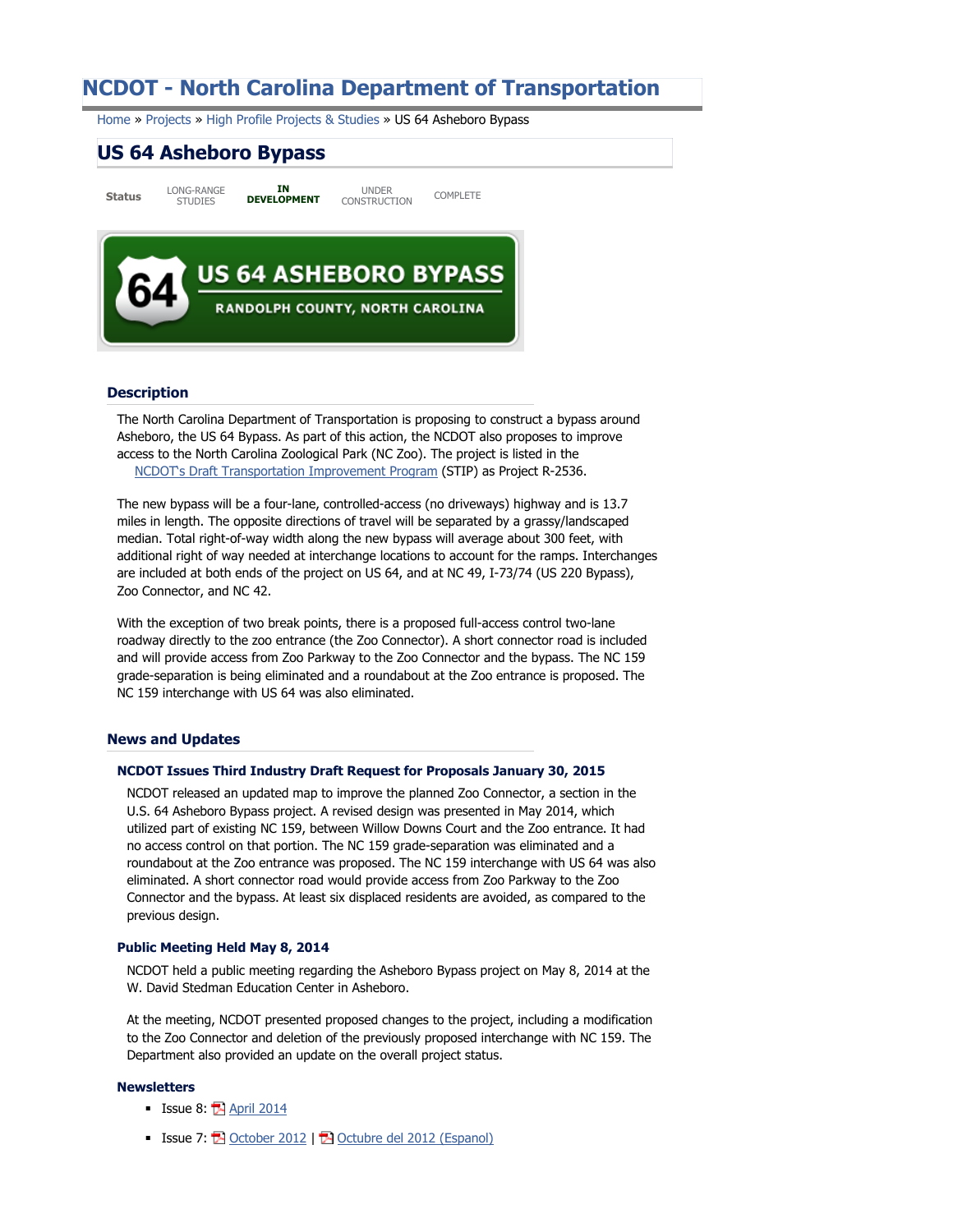■ Issue 6:  $\mathbf{\mathbb{E}}$  April 2007 |  $\mathbf{\mathbb{E}}$  Abril del 2007 (Espanol)

# **Project Overview and Purpose**

The primary purposes of the proposed transportation improvements are:

- **■** Improve traffic flow and levels of service (LOS) on existing US 64
- Reduce congestion and thereby improve safety on existing US 64
- Enhance high speed regional travel on the US 64 Intrastate Corridor

An additional purpose of the project is to:

■ Improve access to the NC Zoo

The project is needed to address the following existing and anticipated conditions:

- Existing and future traffic congestion along US 64 cause significant travel delays, increase the potential for accidents, and contribute substantially to the inefficient operation of motor vehicles.
- Accident rates along existing US 64 in the Asheboro area are currently above the statewide average accident rates for similar roadways in North Carolina.
- Existing and projected traffic and land use conditions along existing US 64 through Asheboro diminish the route's ability to function as an intrastate corridor.
- Congestion and backups occur on NC 159 (Zoo Parkway) due to local traffic mixing with traffic destined for the NC Zoo. Delays are experienced by zoo visitors, and zoo-related congestion makes it difficult for residents along NC 159 (Zoo Parkway) to access their homes.
- The project is essential to NCDOT's plan to upgrade the US 64 and NC 49 corridors from Statesville to Raleigh (US 64) and from Charlotte to Raleigh (NC 49 and US 64).

# **Project Highlights**

In May 2004, the Alternative 29 Corridor was selected as the Preferred Alternative for the US 64 Asheboro Bypass. A Design Public Hearing was held in March 2008 to present the final design for the project to the public. Shortly after the 2008 hearing, project studies were suspended due to funding limitations. Project studies were recently re-initiated following a decision to construct the US 64 Asheboro Bypass as a Design-Build contract. Since 2008, the design has been modified slightly, although impacts will not have changed for most property owners. The design build team may propose alternative designs that may reduce cost especially at interchanges; any major changes would require further study.

The proposed improvements to the US 64 corridor will involve state and federal funds. Any agency that proposes a project involving federal funds must comply with the National Environmental Policy Act (NEPA). Under the NEPA, an agency must study the adverse and beneficial environmental impacts of alternatives that meet a project's purpose and need and identify the Least Environmentally Damaging Practicable Alternative (LEDPA). The environmental documents have been completed for this project, and are available by clicking the link below.

- Record of Decision (ROD) December 2007
- **Ex** Traffic Noise Summary